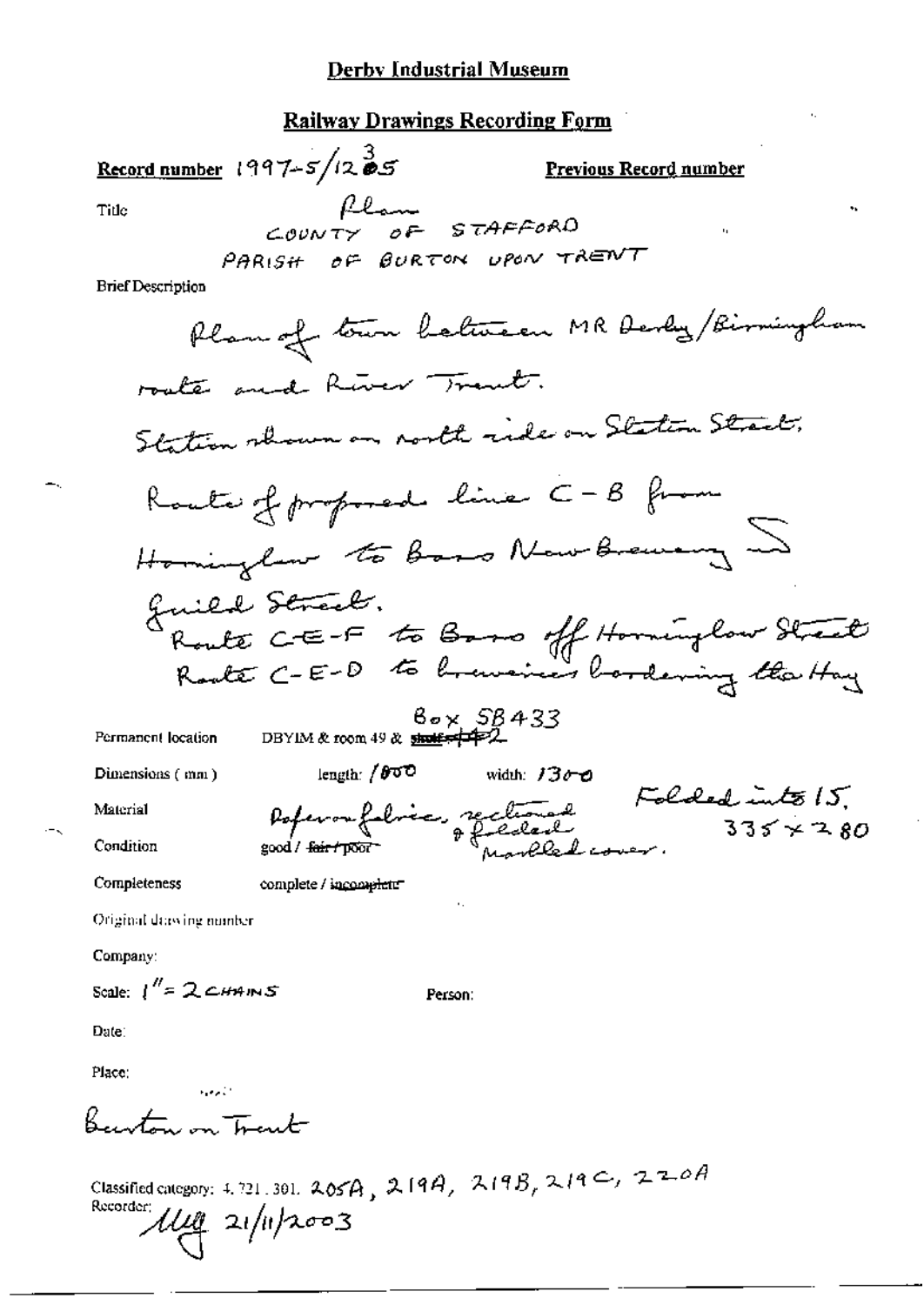| Railway Drawings Recording Form                                                                                                                                                                                                              |  |  |
|----------------------------------------------------------------------------------------------------------------------------------------------------------------------------------------------------------------------------------------------|--|--|
| CATTELL<br>Previous Record number 1070<br>Record number 1971-384/538                                                                                                                                                                         |  |  |
| BOROUGH OF BURTON ON TRENT<br>Title                                                                                                                                                                                                          |  |  |
| IN THE COUNTIES OF STAFFORD ROERBY                                                                                                                                                                                                           |  |  |
| <b>Brief Description</b>                                                                                                                                                                                                                     |  |  |
| Map of Burton on trunt channing while<br>tour p'to 24 mile radius sentred on rite of<br>Trables of : Reference to Breweries - 30 comparis.<br>Details of Town @ Council.<br>Froponed roate of Burton/Stopsulill peristrans lindge<br>rbenni, |  |  |
| DBYIM & room $49$ & shelf: $118$<br>Permanent Iocation                                                                                                                                                                                       |  |  |
| width: $970$<br>$_{\rm length:}\,72.0$<br>Dimensions (mm)                                                                                                                                                                                    |  |  |
| Material                                                                                                                                                                                                                                     |  |  |
| Condition<br>good / fair <del>/ pool</del>                                                                                                                                                                                                   |  |  |
| Completeness<br>complete / incomplete ~                                                                                                                                                                                                      |  |  |
| Original drawing number                                                                                                                                                                                                                      |  |  |
| Company:                                                                                                                                                                                                                                     |  |  |
| Scale: $1'' = 220yds$<br>Person: $\mathcal{A}$ Receiver                                                                                                                                                                                      |  |  |
| Eolate Agent & Surveyor<br>Seft1879<br>Date:<br>Burton in Frant<br>Place:                                                                                                                                                                    |  |  |
|                                                                                                                                                                                                                                              |  |  |
| Beenton an Tuent<br>1.19.9                                                                                                                                                                                                                   |  |  |

 $\ddot{\sim}$ 

| Classified category: 4, 721, 301, $QCSA$ , $\lambda = 2$ , $\lambda = 2$ , $\lambda = 2$ , $\lambda = 2$ | 11477<br>2198<br>219C                    | 220 H<br>220B<br>ススロー                    |
|----------------------------------------------------------------------------------------------------------|------------------------------------------|------------------------------------------|
| Recorder: $\mu\mu$ 23/5/03                                                                               | 22 IA<br>221B<br>$221 \subseteq$<br>221D | 222A<br>222B<br>$22 - C$<br>2220<br>スススモ |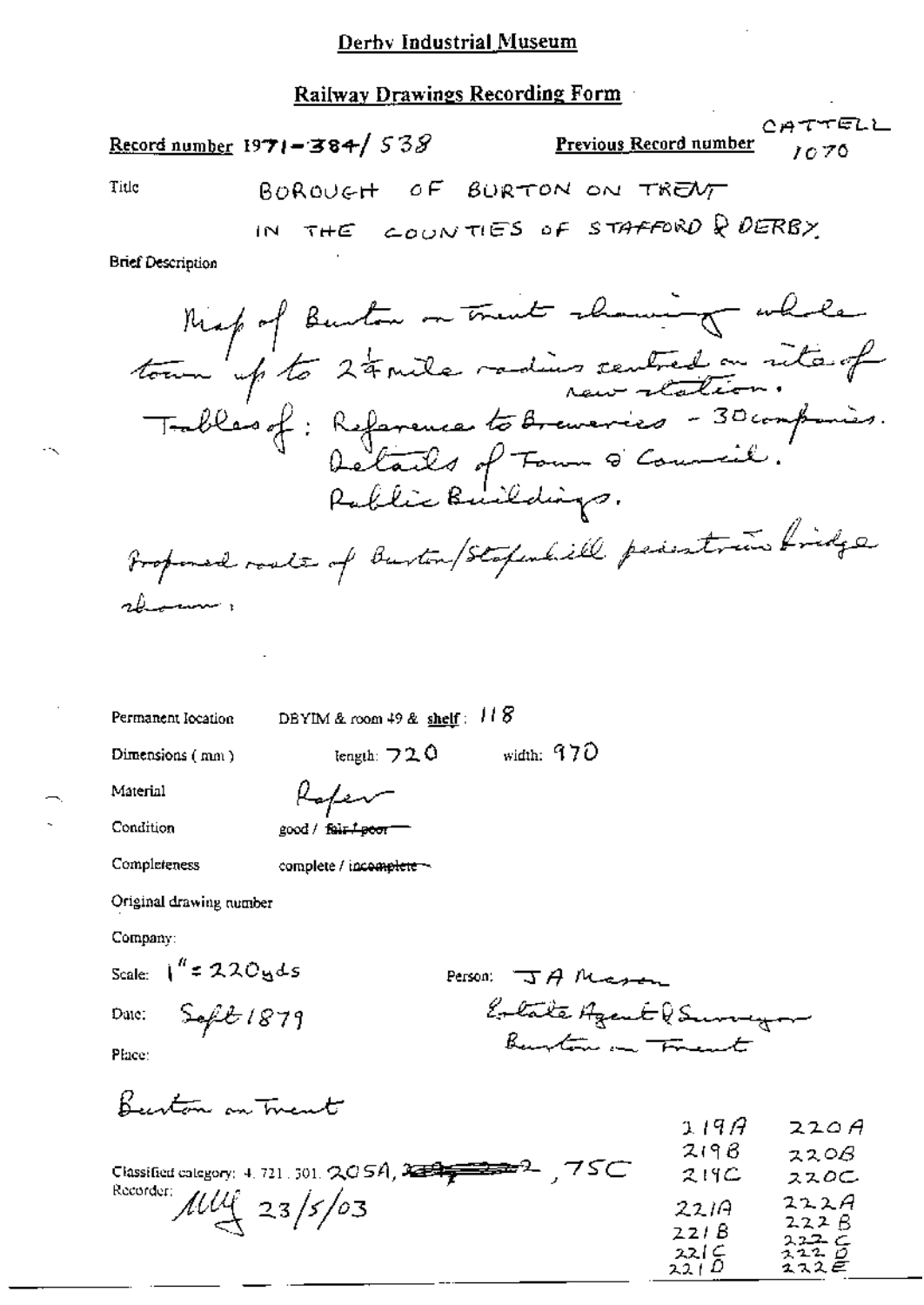# **Railway Drawings Recording Form**

Record number 1971-384/534

CATTELL Previous Record number

Title

$$
R\partial RTON - UPON - TRENTT
$$

**Brief Description** 

DBYIM & room 49 & shelf:  $118$ 

length:  $440$ 

Dimensions (mm)

Po fe

Condition

Material

good / fair / poor

Completeness

complete / incomplete

Original drawing number

Company:

Scale:  $\int_{0}^{H} z \cdot 40$  FEE T Date:  $29/7/1919$ 

Place:

Burton on Trent

Classified category: 4, 721, 301, 219A, 219G<br>Recorder:  $\mathcal{M}_{\bigoplus}$  16/5/2003

Γ₿ Person:

width:  $345$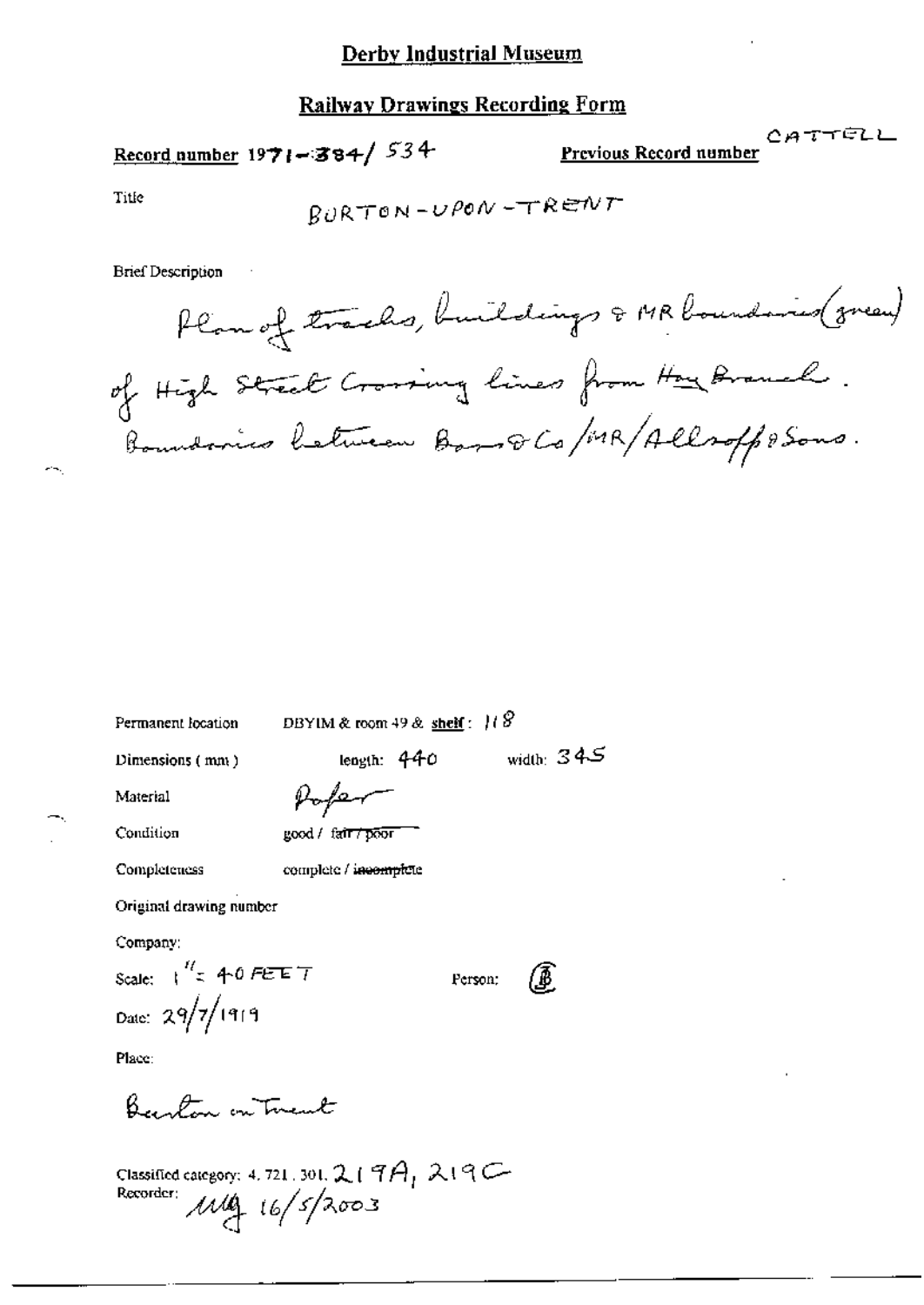#### Railway Drawings Recording Form

CATTELL Record number 1971-384/275.1-2 Preyious Record number 1338

Title

LNUVR BURTON Hawkins Lane Junction

**Brief Description** 



Permanent location DBYIM & room 49 & shelf: 113 360 1340 length:  $1320$ width:  $410$ Dimensions  $(mn)$ TraceL folmée Material Condition good/ leis+poor Completeness complete / incomplete-

Original drawing number 1376

Company:

Scale:  $\int_{-\infty}^{\infty}$  = 10 FeET

Person:

Date:

Place:

Hukto Lave

Classified category: 4, 721, 301,  $\sigma$  O ,  $c$   $\tau$ , 2 (9 $\vec{H}$ Recorder.

 $1/1/2$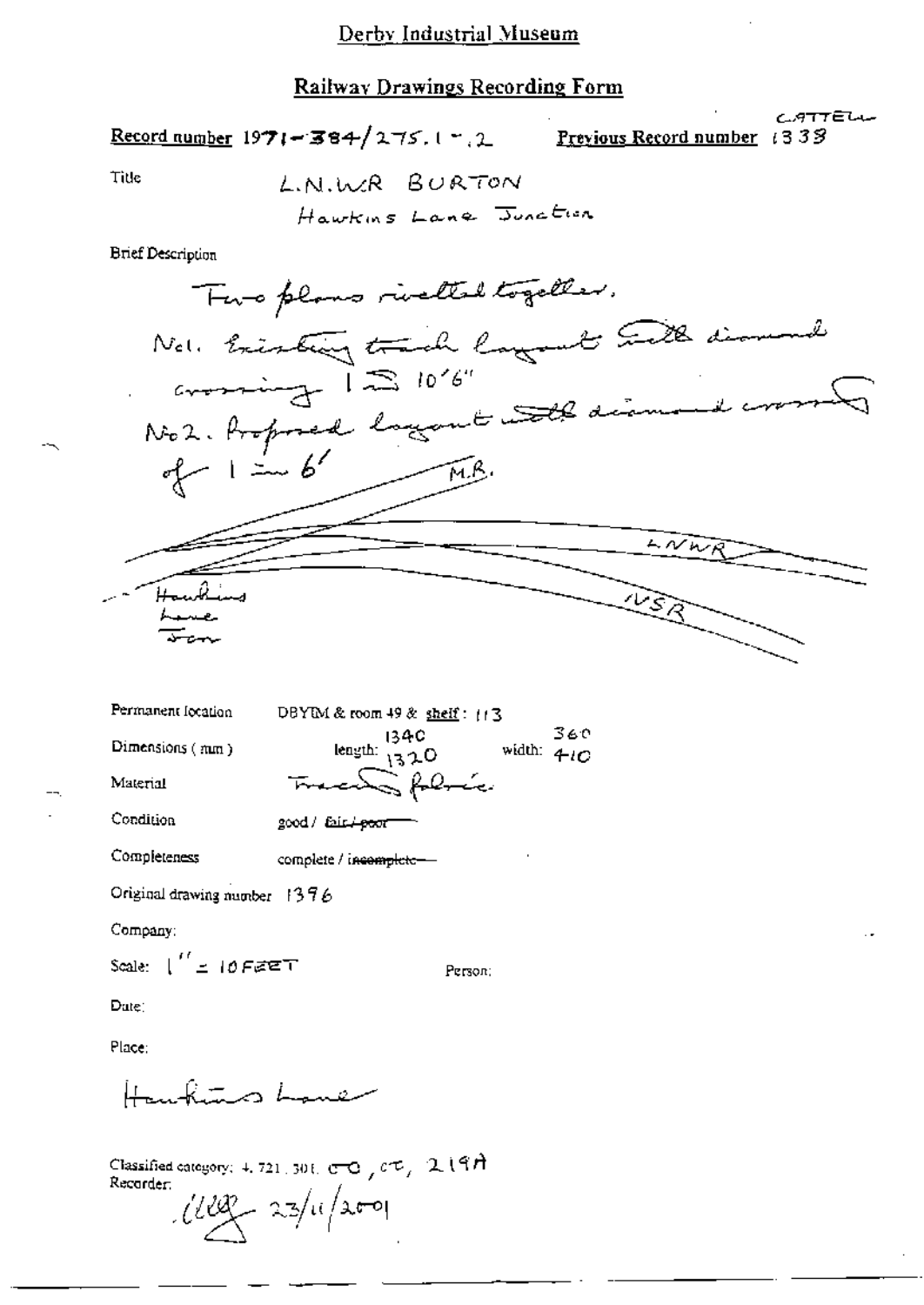# Railway Drawings Recording Form

| <u> Record number</u> 19 <b>71 – 384/</b> 389.1                                                                                                        | <u>Previous Record number</u><br>$1.0.9~\mu$                                                                                        |
|--------------------------------------------------------------------------------------------------------------------------------------------------------|-------------------------------------------------------------------------------------------------------------------------------------|
| Tirle                                                                                                                                                  |                                                                                                                                     |
| THE TOWN OF BURTON ON TRENT<br>Brief Description                                                                                                       |                                                                                                                                     |
| Rusp of town with MR passing to well                                                                                                                   |                                                                                                                                     |
| at north of township.                                                                                                                                  |                                                                                                                                     |
|                                                                                                                                                        |                                                                                                                                     |
|                                                                                                                                                        | France Et Montenants Marchael<br>Line 2) Kurstell - Boulend Line A-B Guild Street<br>- 4) Proposal france line ? C-E-D House Branch |
| $\begin{bmatrix} 5 \\ -2 \\ 2 \end{bmatrix}$ New lines.                                                                                                |                                                                                                                                     |
| Permanent location<br>DBYIM & room 49 & shelf: $11\overline{3}$                                                                                        |                                                                                                                                     |
| length: $500$<br>Dimensions (mm)                                                                                                                       | width: $1010$                                                                                                                       |
| Material<br>Hapar                                                                                                                                      |                                                                                                                                     |
| good/ fair/poor town edges<br>Condition                                                                                                                |                                                                                                                                     |
| سکیلیٹ سے سے a <del>comple</del> te / incomplete<br>Completeness                                                                                       |                                                                                                                                     |
| Original drawing number $\leq \sqrt{1362}$                                                                                                             |                                                                                                                                     |
| Company:                                                                                                                                               |                                                                                                                                     |
| Scale: $1'' = 4c_{\pi}$ Aines                                                                                                                          |                                                                                                                                     |
| Date: $1957$                                                                                                                                           | Person Theomas Spooner                                                                                                              |
| Place:                                                                                                                                                 | Barton on Tomot                                                                                                                     |
| Burton on Trant                                                                                                                                        |                                                                                                                                     |
| Classified category: 4, 721, 301, 205 $\beta$ , 219A, 219B, 219C, 220B<br>Recorder:<br>$4 - 1$ $\frac{1}{2}$ $\frac{1}{2}$ $\frac{1}{2}$ $\frac{1}{2}$ |                                                                                                                                     |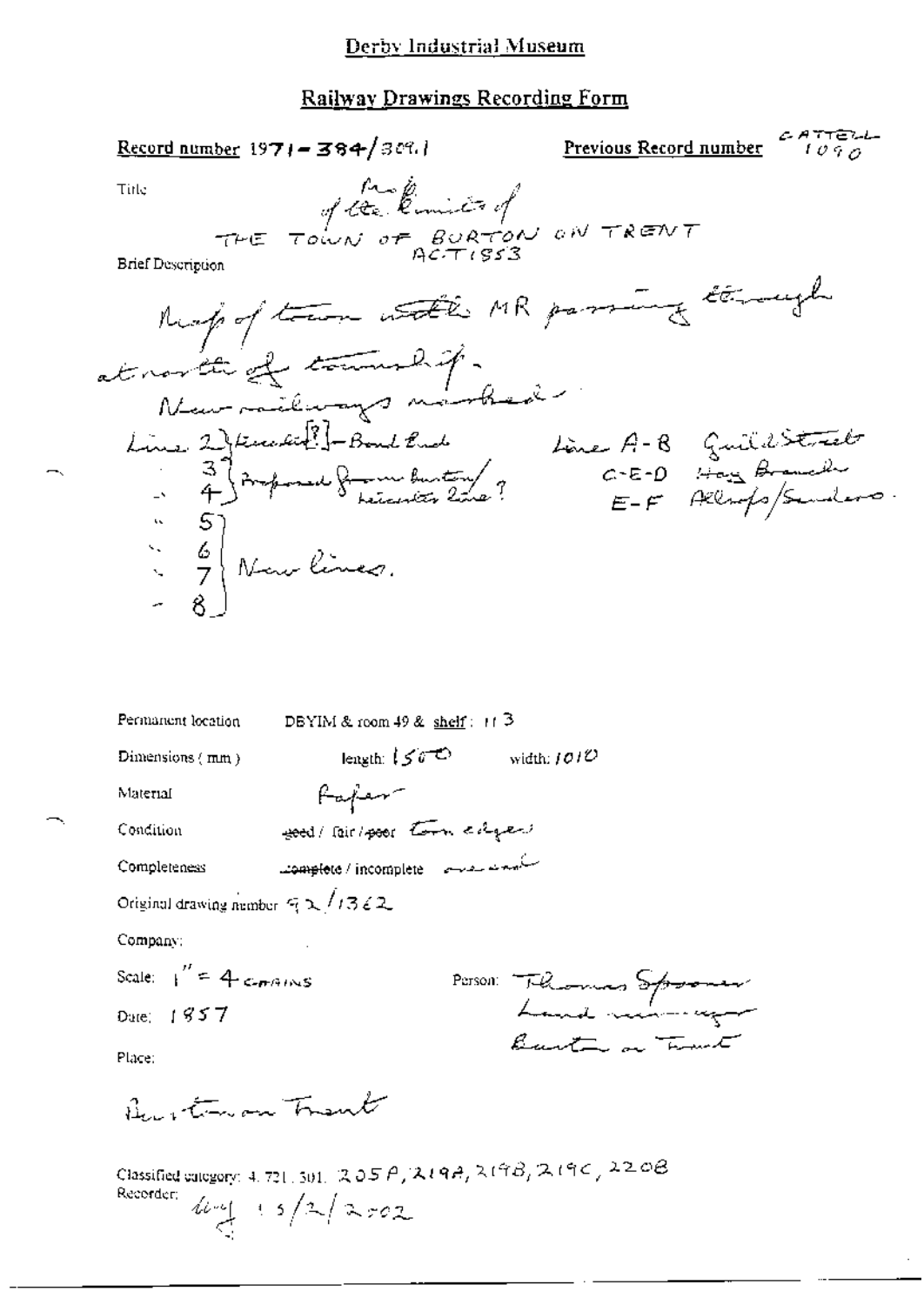## **Railway Drawings Recording Form**

Record number 1971-384/359

CATTELL Previous Record number  $1020$ 

 $P.T.O$ 

Title

**Brief Description** 

Plan of proposed freight routes into Burton from N. Staffs Jon, limits of deviation boundaries, roads, haildings, watercourses.

Permanent location

DBYIM & room 49 & shelf :  $119$ 

Rafer on folice

good / fair / poor

complete / incomplete.

 $92/1361$ 

length:  $1480$  width:  $1030$ 

Dimensions (mm)

Material

Condition

Completeness

Original drawing number

Company:

Scale:  $l^{1}$  =

Date: 16 Nov 1858

Person: Sent to Mr Walker from W.C.

Place:

Burton on Feut

Classified category: 4.721.301. 219A, 219B, 219C, 205A<br>Recorder:  $\frac{1}{4}$ <br>Recorder:  $\frac{1}{4}$